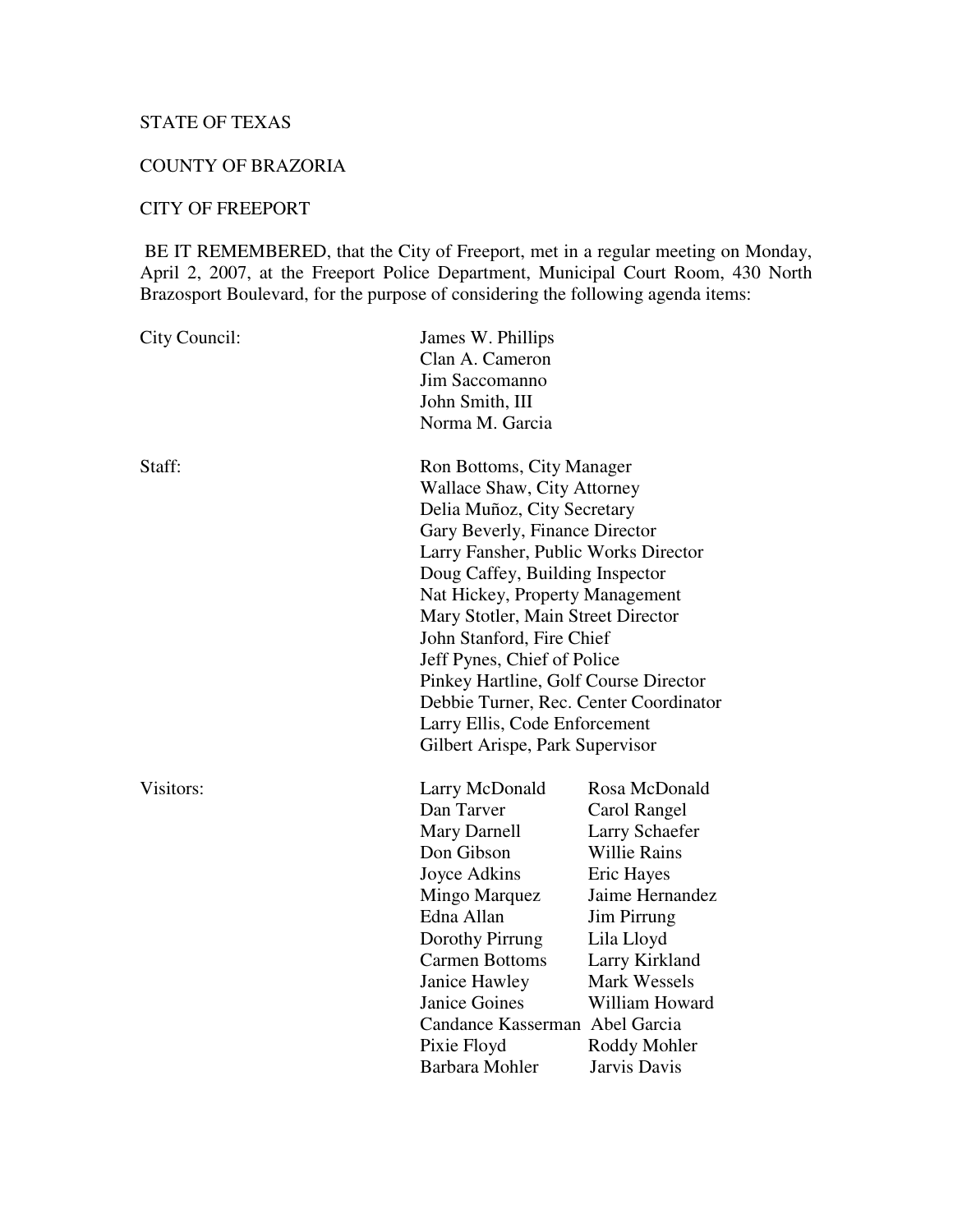### Call to Order.

Mayor Phillips called the meeting to order at 6:00 p.m.

## Invocation by Don Gibson from the First Assembly of God.

Pastor Don Gibson with the First Assembly of God offered the invocation.

## Pledge of Allegiance.

Mayor Phillips led the Pledge of Allegiance.

## Approval of the March 19, 2007 Council Minutes.

On a motion by Councilman Smith, seconded by Councilwoman Garcia, with all voting "aye", Council unanimously approved the minutes of March l9, 2007.

#### Attending Citizens and Their Business.

Pixie Floyd of 832 Leder Street, Clute, asked Council if the City had a truck route ordinance. She had seen numerous trucks in the City. Mayor Phillips stated that the City does have an ordinance for streets designated for truck routes.

Audrey Garza asked if the City had a noise ordinance, and what was the Police Department procedure. Mayor Phillips answered her yes. It was based on vibration system. A complainant may be filed at the Police Department by taking down a license plate number and identifying the driver.

Joyce Adkins of 102 N. Ave. C. complained that the street department graded her alley, used a dump truck to remove the material for another location. The Street Department did not come back to complete the project.

#### Recognizing the coaches and volunteers of Freeport Youth Basketball Program.

Mr. Larry Fansher, Public Works Director and Staff, recognized the coaches and volunteers of the 2007 Freeport Youth Basketball League program. Gilbert Arispe gave a short overview of the season, and a program overview, with a video presentation. Debbie Turner, Program Coordinator handed out Certificates of Appreciation to volunteers. The program involved 135 participants and consisted of 15 teams. It received excellent community support. Council thanked all for their efforts and participation for making the program a success.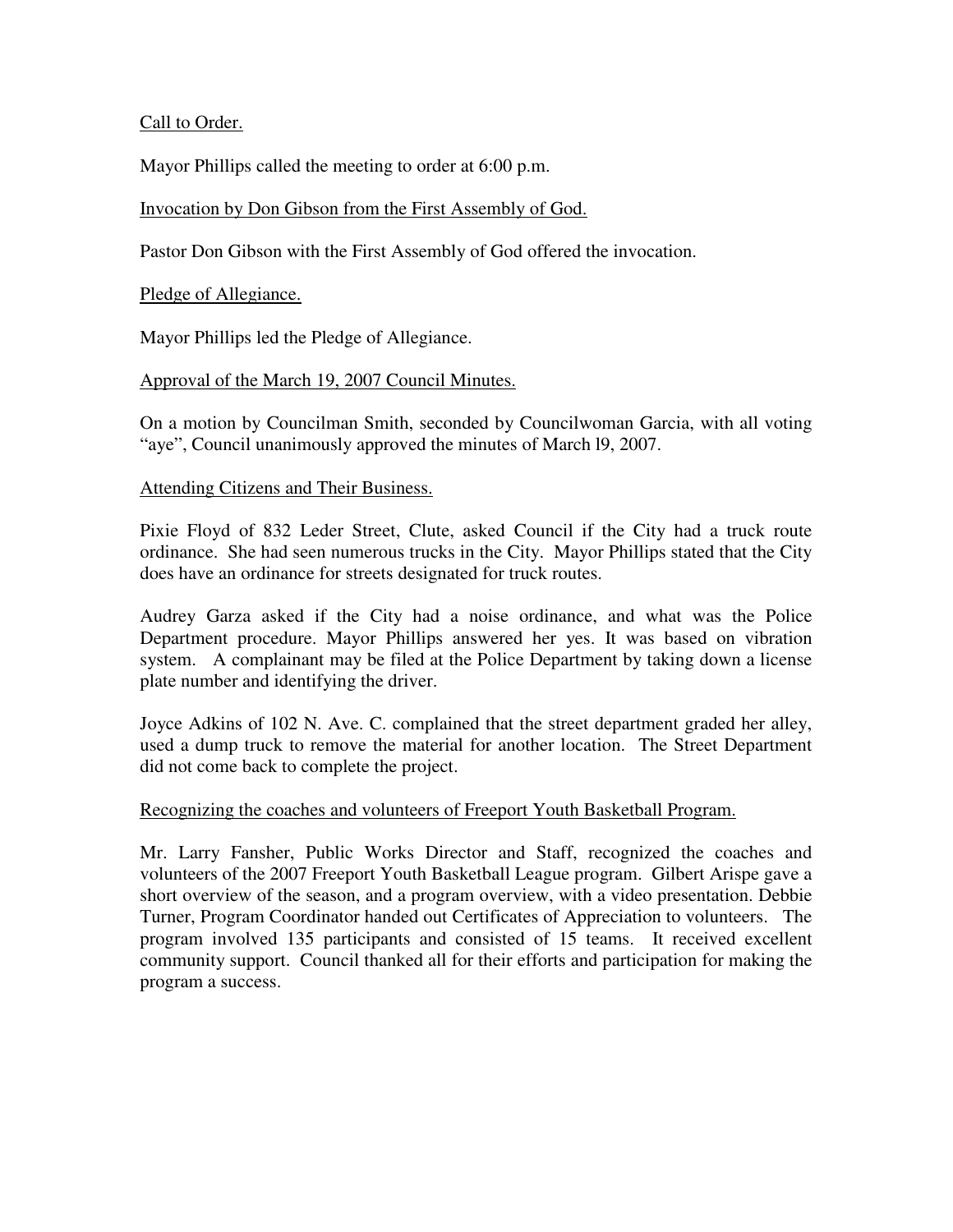# **Proclamation:** Proclaiming April 2007 to be Child Abuse Awareness and Prevention Month.

Mayor Phillips read the proclamation, proclaiming April 2007 to be "Child Abuse Awareness and Prevention Month".

# **Proclamation:** Proclaiming April 2007 as "Fair Housing Month"

Mayor Phillips read the proclamation, proclaiming April 2007 as "Fair Housing Month".

Consideration of the approval of setting a public hearing to consider designation of reinvestment zone and execution of tax abatement agreement for William Howard and Candance Kasserman for 93 Dolphin Lane, Freeport, Texas.

On a motion by Councilman Cameron, seconded by Councilman Sacccomanno, with all present voting "aye", Council unanimously approved May 7, 2007 at 6:00 p. m. to schedule a public hearing to consider designation of a reinvestment zone and tax abatement agreement for William Howard and Candance Kasserman for 93 Dolphin Lane, Freeport, Texas.

Consideration of the approval of selling the City's interest on Block 728, Lot 10, Velasco Townsite, known as 1306 North Ave. O., Freeport, Texas.

On a motion by Councilman Smith, seconded by Councilwoman Garcia, with all present voting "aye", Council unanimously approved Mr. Hickey's recommendation to sell the City's interest on Block 728, Lot 10, Velasco Townsite, known as 1306 North Ave. O., Freeport, Texas.

Consideration of the approval of selling the City's interest on Block 85, Lot 5  $\&$  6, Velasco Townsite, known as 110-112 South Gulf Boulevard, Freeport, Texas.

On a motion by Councilwoman Garcia, seconded by Councilman Saccomanno, with all present voting "aye", Council unanimously approved Mr. Hickey's recommendation to sell the City's interest on Block 85, Lot 5  $\&$  6, Velasco Townsite, known as 110-112 South Gulf Boulevard, Freeport, Texas.

Consideration of the approval of selling the City's interest on Block 73, Lot 5, Freeport Townsite, known as 515 West 7th Street, Freeport, Texas.

On a motion by Councilman Smith, seconded by Councilman Saccomanno, with all present voting "aye", Council unanimously approved Mr. Hickey's recommendation to sell the City's interest on Block 73, Lot 5, Freeport Townsite, known as 515 West  $7<sup>th</sup>$  Street, Freeport, Texas.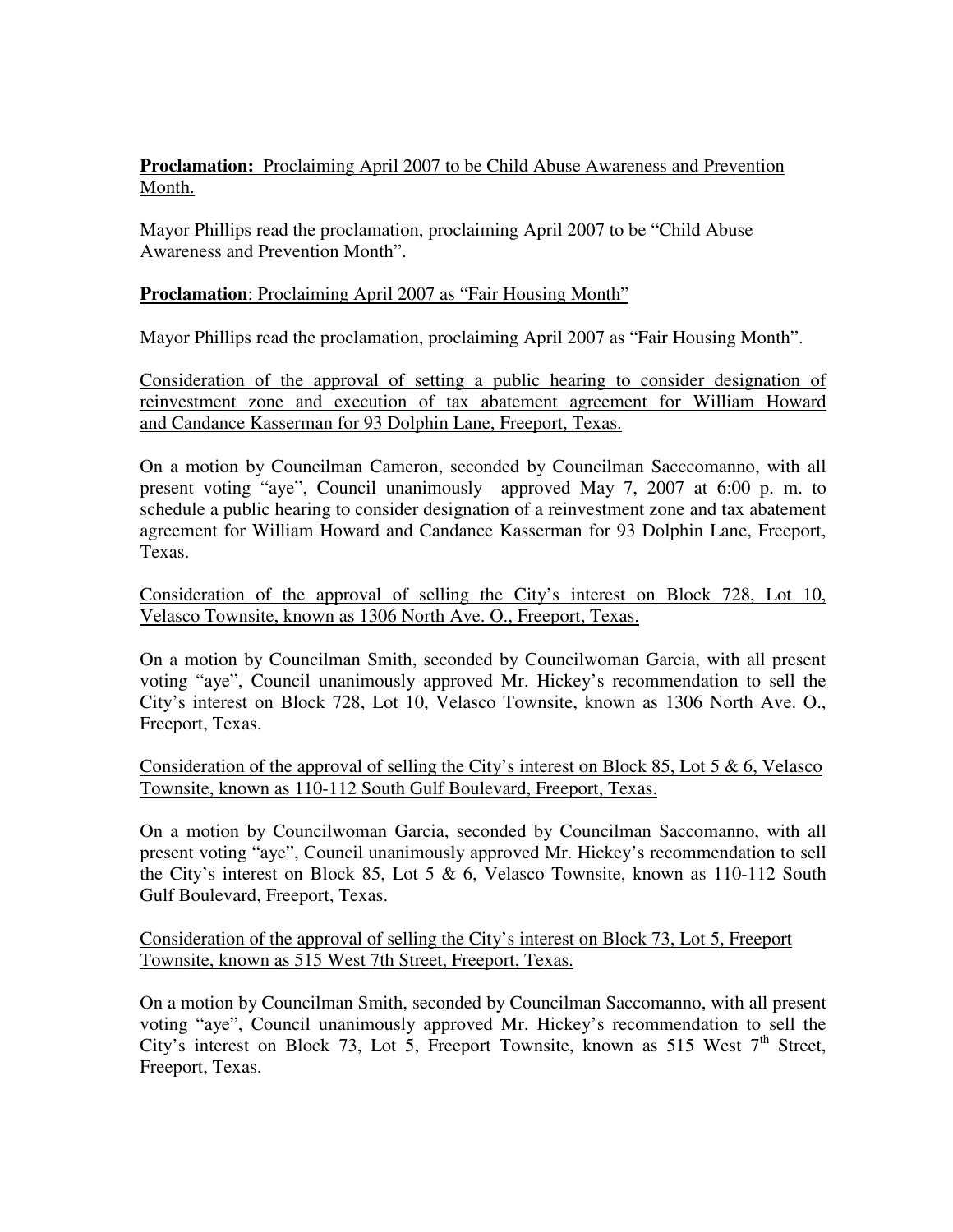Consideration of the approval of setting a bid date for a CDBG project to rehabilitate sewers and streets on 9th and 10th Streets.

This item was reagendaed to hold a community hearing to hear comments and suggestions from residents on the possibility of one way streets. Mayor Phillips asked that residents be notified of the hearing.

# Consideration of the approval to build a Veteran Memorial and designate a location and to determine the cost of commemorative pavers.

On a motion by Councilwoman Garcia, seconded by Councilman Cameron, with all present "aye", Council approved Dan Tarver's recommendation to construct a Veterans Memorial at Freeport Municipal Park, and to approve the design that was presented, sale of commemorative pavers at \$50.00 and request to industry and general public to solicit funds to offset cost of the project.

### Consideration of the approval of bids and awarding the contract on the deck for RiverPlace project.

On a motion by Councilman Smith, seconded by Councilman Saccomanno, with all present voting "aye", Council approved Mr. Bottoms' recommendation to reject all three bids on the RiverPlace project.

### Elected Official Report

Councilman Cameron stated that the Library Board meets on April 3, 2007.

Councilman Saccomanno attended the Main Street Board training on March 12, 2007.

Councilwoman Garcia attended the Beautification Parks Committee meeting and saw the presentation of the proposed Veterans Memorial.

Councilman Smith stated that the Marina is moving forward with bids out on the dry stacks and moving Trico. He threw the first ball for Little League. The Senior Citizens are making plans for their  $5<sup>th</sup>$  year anniversary.

Mayor Phillips reported that he is now feeling better and is driving a vehicle.

#### W**ork Session**

#### Administration Report

Mr. Bottoms reported the Easter Egg Hunt on March 31, 2007 was rescheduled to April 7, 2007 due to bad weather. City Wide Cleanup was a good response. Mr. Bottoms spoke to Waste Management to step up customer service; may be experiencing some personnel issues. The City received four (4) public comments on the marina. House Bill 1311  $\&$